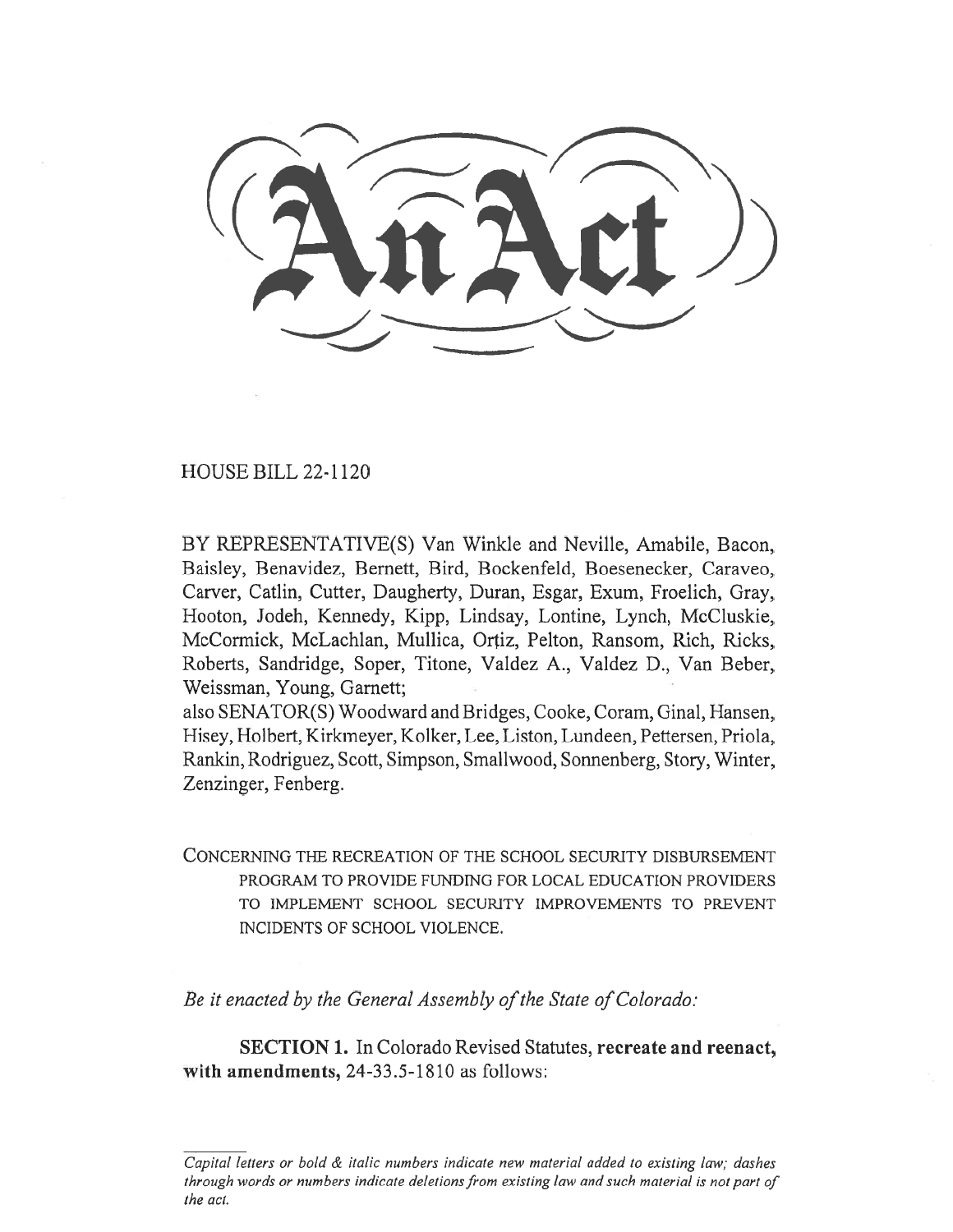24-33.5-1810. School security disbursement program - created - rules - definitions - repeal. (1) AS USED IN THIS SECTION, UNLESS THE CONTEXT OTHERWISE REQUIRES:

(a) "DISBURSEMENT PROGRAM" MEANS THE SCHOOL SECURITY DISBURSEMENT PROGRAM CREATED IN SUBSECTION (2) OF THIS SECTION.

(b) "ELIGIBLE ENTITY" MEANS A LOCAL EDUCATION PROVIDER OR AN ELIGIBLE NONPROFIT ORGANIZATION.

(C) "ELIGIBLE NONPROFIT ORGANIZATION" MEANS A NONPROFIT ORGANIZATION THAT IS EXEMPT FROM TAXATION UNDER SECTION 501 (c)(3) OF THE FEDERAL "INTERNAL REVENUE CODE OF 1986", AS AMENDED, THAT APPLIES TO WORK WITH SPECIFIC LOCAL EDUCATION PROVIDERS OR FIRST RESPONDERS, AND THAT:

(I) HAS EXPERIENCE PROVIDING TRAINING FOR SCHOOL SAFETY INCIDENT RESPONSE;

(II) HAS EXPERIENCE WORKING WITH LAW ENFORCEMENT AGENCIES AND OTHER FIRST RESPONDERS;

(III) HAS EXPERIENCE WORKING WITH SCHOOL DISTRICTS, SCHOOL PERSONNEL, AND STUDENTS ON ISSUES RELATED TO SCHOOL SAFETY INCIDENT RESPONSE; AND

(IV) IDENTIFIES IN ITS APPLICATION LOCAL EDUCATION PROVIDERS OR FIRST RESPONDERS THAT WILL PARTICIPATE IN SCHOOL SAFETY INCIDENT RESPONSE TRAINING OR PROGRAMS.

(d) "LOCAL EDUCATION PROVIDER" MEANS A SCHOOL DISTRICT, A CHARTER SCHOOL THAT IS AUTHORIZED PURSUANT TO PART 1 OF ARTICLE 30.5 OF TITLE 22, AN INSTITUTE CHARTER SCHOOL THAT IS AUTHORIZED PURSUANT TO PART 5 OF ARTICLE 30.5 OF TITLE 22, OR A BOARD OF COOPERATIVE SERVICES AS DEFINED IN SECTION 22-5-103.

(2) (a) THERE IS CREATED IN THE DEPARTMENT THE SCHOOL SECURITY DISBURSEMENT PROGRAM TO PROVIDE DISBURSEMENTS TO ELIGIBLE ENTITIES TO USE FOR THE PURPOSES DESCRIBED IN SUBSECTION (3) OF THIS SECTION TO IMPROVE SECURITY WITHIN PUBLIC SCHOOLS.

PAGE 2-HOUSE BILL 22-1120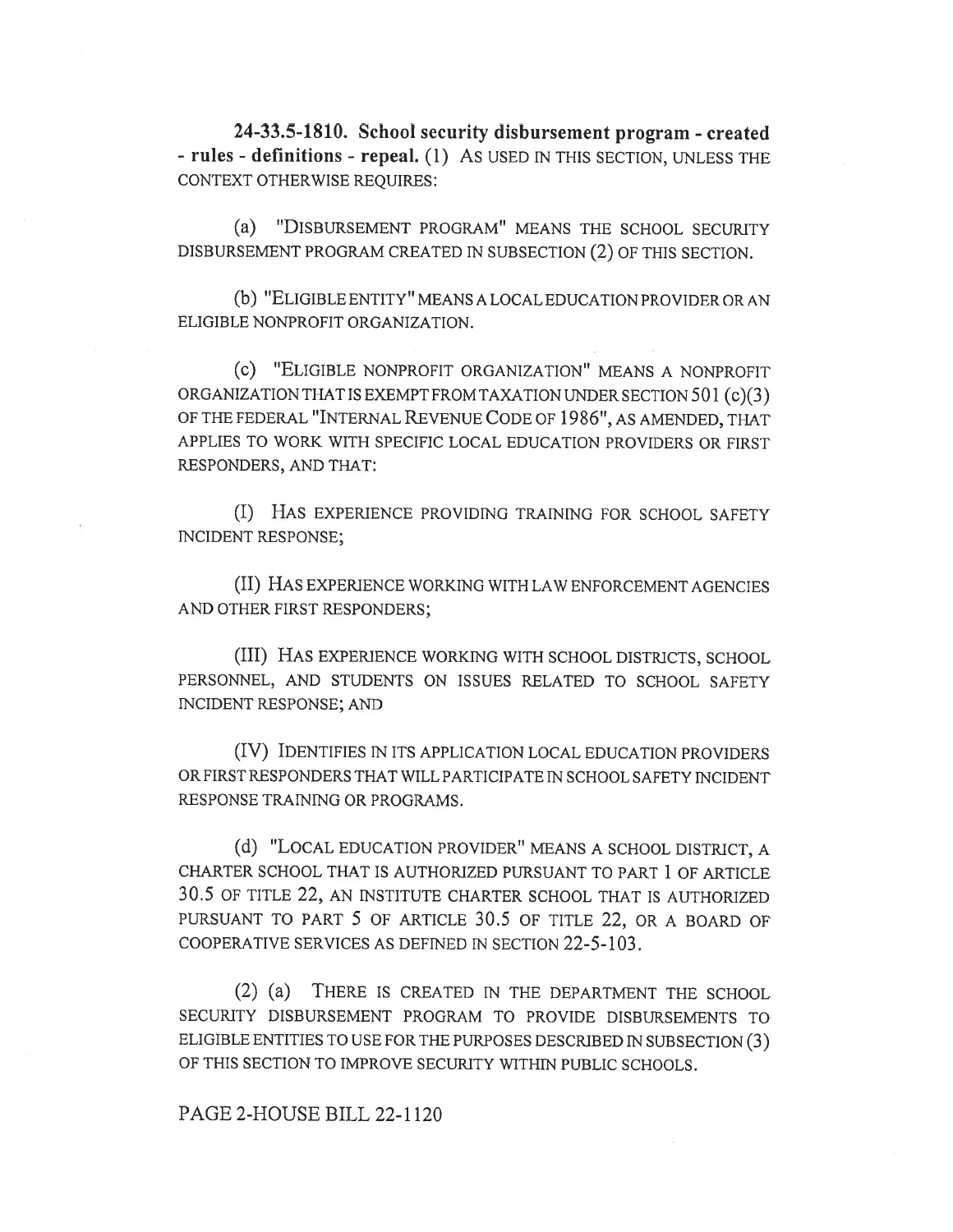(b) SUBJECT TO AVAILABLE APPROPRIATIONS, THE DEPARTMENT SHALL DISBURSE MONEY TO APPLICANTS AS PROVIDED IN SUBSECTION (5) OF THIS SECTION FROM MONEY CREDITED TO THE SCHOOL SECURITY DISBURSEMENT CASH FUND, CREATED IN SECTION 24-33.5-1811. IT IS THE INTENT OF THE GENERAL ASSEMBLY THAT THE DEPARTMENT DISTRIBUTE THE MONEY CREDITED TO THE SCHOOL SECURITY DISBURSEMENT CASH FUND AS QUICKLY AS PRACTICABLE BASED ON THE RECEIPT OF QUALIFYING APPLICATIONS.

(3) AN ELIGIBLE ENTITY THAT RECEIVES A DISBURSEMENT FROM THE DISBURSEMENT PROGRAM MAY USE THE DISBURSED MONEY ONLY FOR THE FOLLOWING PURPOSES:

(a) CAPITAL CONSTRUCTION THAT IMPROVES THE SECURITY OF A PUBLIC SCHOOL FACILITY OR PUBLIC SCHOOL VEHICLE, INCLUDING BUT NOT LIMITED TO ANY STRUCTURE OR INSTALLED HARDWARE, DEVICE, OR EQUIPMENT THAT PROTECTS A PUBLIC SCHOOL FACILITY OR PUBLIC SCHOOL VEHICLE AND THE STUDENTS, EDUCATORS, AND OTHER INDIVIDUALS WHO ATTEND, WORK IN, OR VISIT A PUBLIC SCHOOL FACILITY OR ARE TRANSPORTED IN A PUBLIC SCHOOL VEHICLE FROM THREATS OF PHYSICAL HARM INCLUDING BUT NOT LIMITED TO ANY STRUCTURE OR INSTALLED HARDWARE, DEVICE, OR EQUIPMENT THAT:

(I) PREVENTS THE ENTRY OF UNAUTHORIZED INDIVIDUALS INTO A PUBLIC SCHOOL FACILITY OR A PROTECTED SPACE WITHIN A PUBLIC SCHOOL FACILITY OR ONTO A PUBLIC SCHOOL VEHICLE; OR

(II) CAN BE USED TO EXPEDITE COMMUNICATION WHEN A THREAT IS PRESENT;

(b) TRAINING IN STUDENT THREAT ASSESSMENT FOR ALL SCHOOL BUILDING STAFF WHO HAVE CONTACT WITH STUDENTS, WHICH MUST INCLUDE BEST PRACTICES FOR CONDUCTING THREAT ASSESSMENTS, SUCH AS INSTRUCTION ON HOW TO PREVENT BIAS WHEN CONDUCTING A THREAT ASSESSMENT;

(c) IN COLLABORATION WITH LOCAL LAW ENFORCEMENT AGENCIES, PROVIDING THE TRAINING FOR PEACE OFFICERS ON INTERACTIONS WITH STUDENTS AT SCHOOL;

PAGE 3-HOUSE BILL 22-1120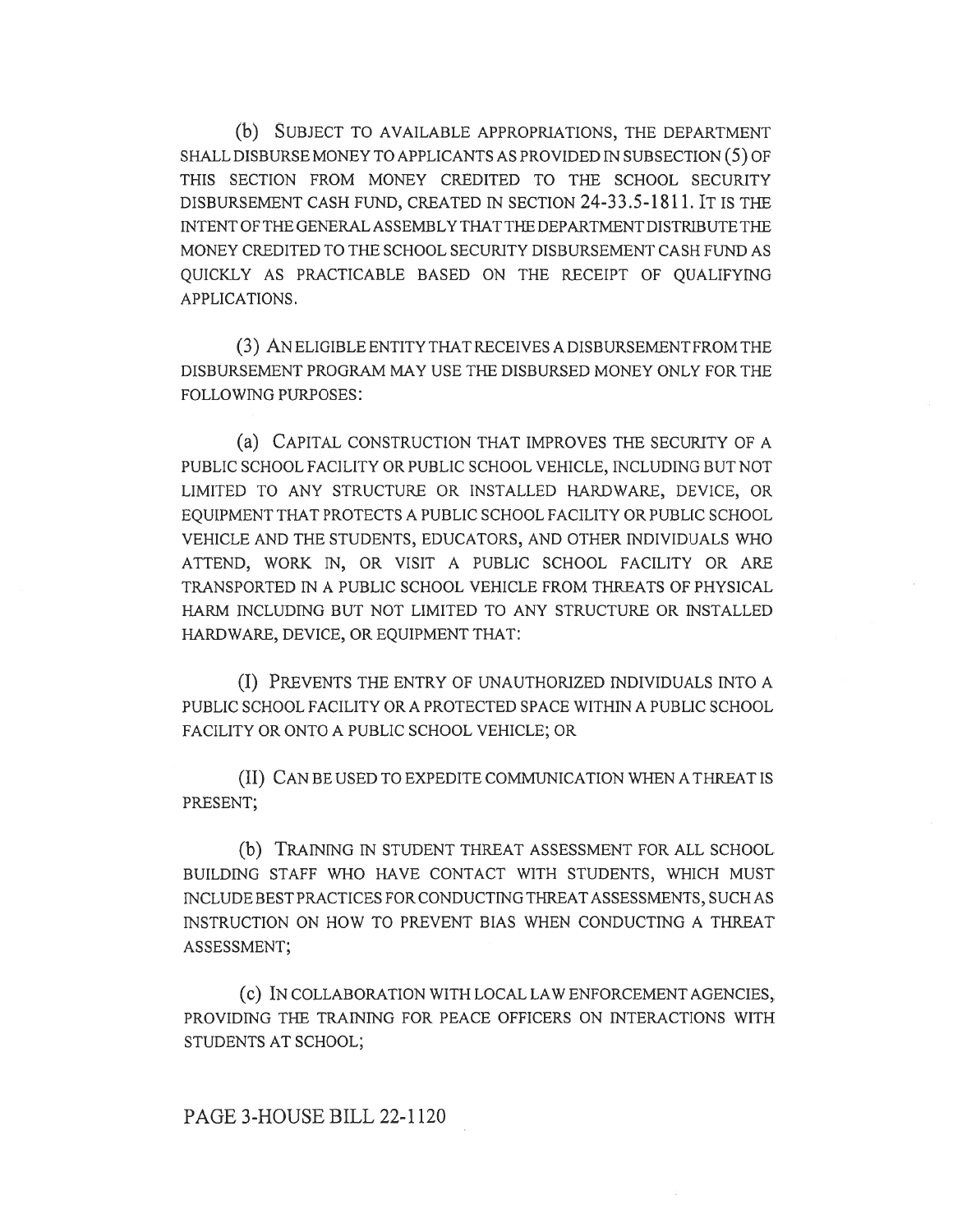(d) SCHOOL EMERGENCY RESPONSE TRAINING FOR ALL SCHOOL BUILDING STAFF;

(e) PROGRAMS TO HELP STUDENTS BECOME MORE RESILIENT IN MEETING THE DAILY CHALLENGES THEY FACE WITHOUT RESORTING TO VIOLENCE AGAINST THEMSELVES OR OTHERS, INCLUDING ADDRESSING THE FUNDAMENTAL CAUSES OF VIOLENCE AND AGGRESSION AND HELPING STUDENTS BECOME RESPONSIBLE MEMBERS OF THEIR SCHOOLS, NEIGHBORHOODS, COMMUNITIES, AND FAMILIES;

(f) DEVELOPING AND PROVIDING TRAINING PROGRAMS, CURRICULUMS, AND SEMINARS RELATED TO SCHOOL SAFETY INCIDENT RESPONSE; AND

(g) DEVELOPING BEST PRACTICES AND PROTOCOLS RELATED TO SCHOOL SAFETY INCIDENT RESPONSE.

(4) AN ELIGIBLE ENTITY, INCLUDING ANY COMBINATION OF ELIGIBLE ENTITIES THAT WISH TO APPLY TOGETHER AS A SINGLE, REGIONAL APPLICANT, MAY APPLY FOR A DISBURSEMENT FROM THE DISBURSEMENT PROGRAM BY SUBMITTING AN APPLICATION TO THE DEPARTMENT THAT INCLUDES THE FOLLOWING INFORMATION:

(a) THE PURPOSE OR PURPOSES DESCRIBED IN SUBSECTION (3) OF THIS SECTION FOR WHICH THE APPLICANT IS REQUESTING THE DISBURSEMENT;

(b) THE AMOUNT OF DISBURSED MONEY REQUESTED BASED ON AN ITEMIZED ESTIMATE OF THE EXPECTED COST OF THE PURPOSE OR PURPOSES FOR WHICH THE APPLICANT IS REQUESTING THE DISBURSEMENT AND TAKING INTO ACCOUNT ANY MATCHING MONEY, IF APPLICABLE, PURSUANT TO SUBSECTION (5) OF THIS SECTION;

(c) EVIDENCE OF THE AVAILABILITY OF AND COMMITMENT OF THE APPLICANT TO USE FINANCIAL RESOURCES TO MATCH THE AMOUNT OF THE DISBURSEMENT;

(d) THE APPLICANT'S COMMITMENT TO PROVIDE INFORMATION TO THE DEPARTMENT AS REQUIRED FOR THE ANNUAL REPORT DESCRIBED IN SUBSECTION (6) OF THIS SECTION;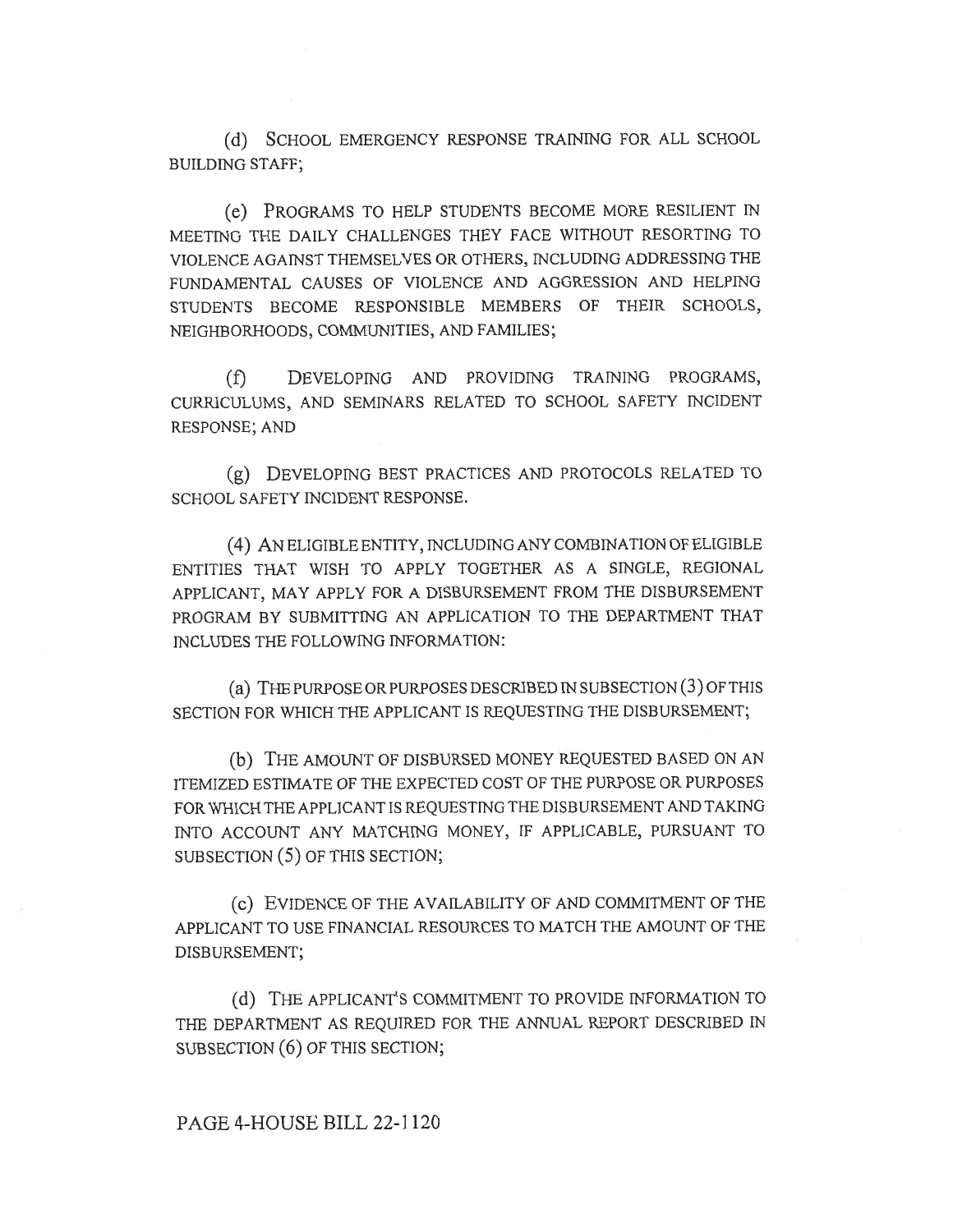(e) IF THE ELIGIBLE ENTITY IS A CHARTER SCHOOL THAT IS AUTHORIZED PURSUANT TO PART 1 OF ARTICLE 30.5 OF TITLE 22, LOCATED WITHIN A SCHOOL DISTRICT FACILITY, AND PARTICIPATING IN THE SCHOOL DISTRICT'S SAFETY AND SECURITY SERVICES, INFORMATION DEMONSTRATING THAT THE CHARTER SCHOOL HAS COLLABORATED WITH THE SCHOOL DISTRICT IN PREPARING AND SUBMITTING THE APPLICATION; AND

(f) ANY ADDITIONAL INFORMATION, AS SPECIFIED BY RULE OF THE EXECUTIVE DIRECTOR, THAT IS NECESSARY FOR THE DEPARTMENT TO EVALUATE THE LIKELY EFFECTIVENESS OF THE APPLICANT'S USE OF THE DISBURSED MONEY IN IMPROVING SECURITY IN PUBLIC SCHOOL FACILITIES OR VEHICLES.

(5) THE DEPARTMENT SHALL REVIEW EACH APPLICATION RECEIVED PURSUANT TO SUBSECTION (4) OF THIS SECTION. SUBJECT TO AVAILABLE APPROPRIATIONS, THE DEPARTMENT SHALL DISBURSE MONEY TO THE APPLICANT IF THE DEPARTMENT DETERMINES THAT THE APPLICATION MEETS THE REQUIREMENTS SPECIFIED IN SUBSECTION (4) OF THIS SECTION AND THE PURPOSE OR PURPOSES FOR WHICH THE APPLICANT INTENDS TO USE THE DISBURSED MONEY ARE LIKELY TO IMPROVE SECURITY IN PUBLIC SCHOOL FACILITIES OR VEHICLES AND ARE NOT LIKELY TO EXACERBATE IDENTIFIED STUDENT DISCIPLINARY DISPARITIES. THE DEPARTMENT SHALL GIVE PRIORITY TO APPLICANTS THAT COMMIT TO PROVIDING FINANCIAL RESOURCES TO MATCH THE AMOUNT OF THE DISBURSEMENT. THE DEPARTMENT SHALL DETERMINE THE DISBURSEMENT AMOUNT TAKING INTO ACCOUNT THE AMOUNT IDENTIFIED IN THE APPLICATION.

(6) (a) ON OR BEFORE AUGUST 1, 2023, AND ON OR BEFORE AUGUST 1 EACH YEAR THEREAFTER, EACH ELIGIBLE ENTITY THAT RECEIVED A DISBURSEMENT IN THE PRECEDING SCHOOL YEAR SHALL SUBMIT A REPORT TO THE DEPARTMENT SPECIFYING THE AMOUNT RECEIVED; THE SOURCE AND AMOUNT OF MATCHING MONEY PROVIDED, IF APPLICABLE; AND THE PURPOSE OR PURPOSES FOR WHICH THE ELIGIBLE ENTITY USED THE DISBURSED MONEY, INCLUDING AN ITEMIZED ACCOUNTING OF HOW THE MONEY WAS EXPENDED.

(b) BEGINNING WITH THE ANNUAL PRESENTATION IN 2024 PROVIDED BY THE DEPARTMENT TO THE COMMITTEES OF REFERENCE PURSUANT TO SECTION 2-7-203, THE DEPARTMENT SHALL INCLUDE IN THE ANNUAL PRESENTATION A SUMMARY OF THE REPORTS RECEIVED PURSUANT TO SUBSECTION (6)(a) OF THIS SECTION. NOTWITHSTANDING SECTION 24-1-136

## PAGE 5-HOUSE BILL 22-1120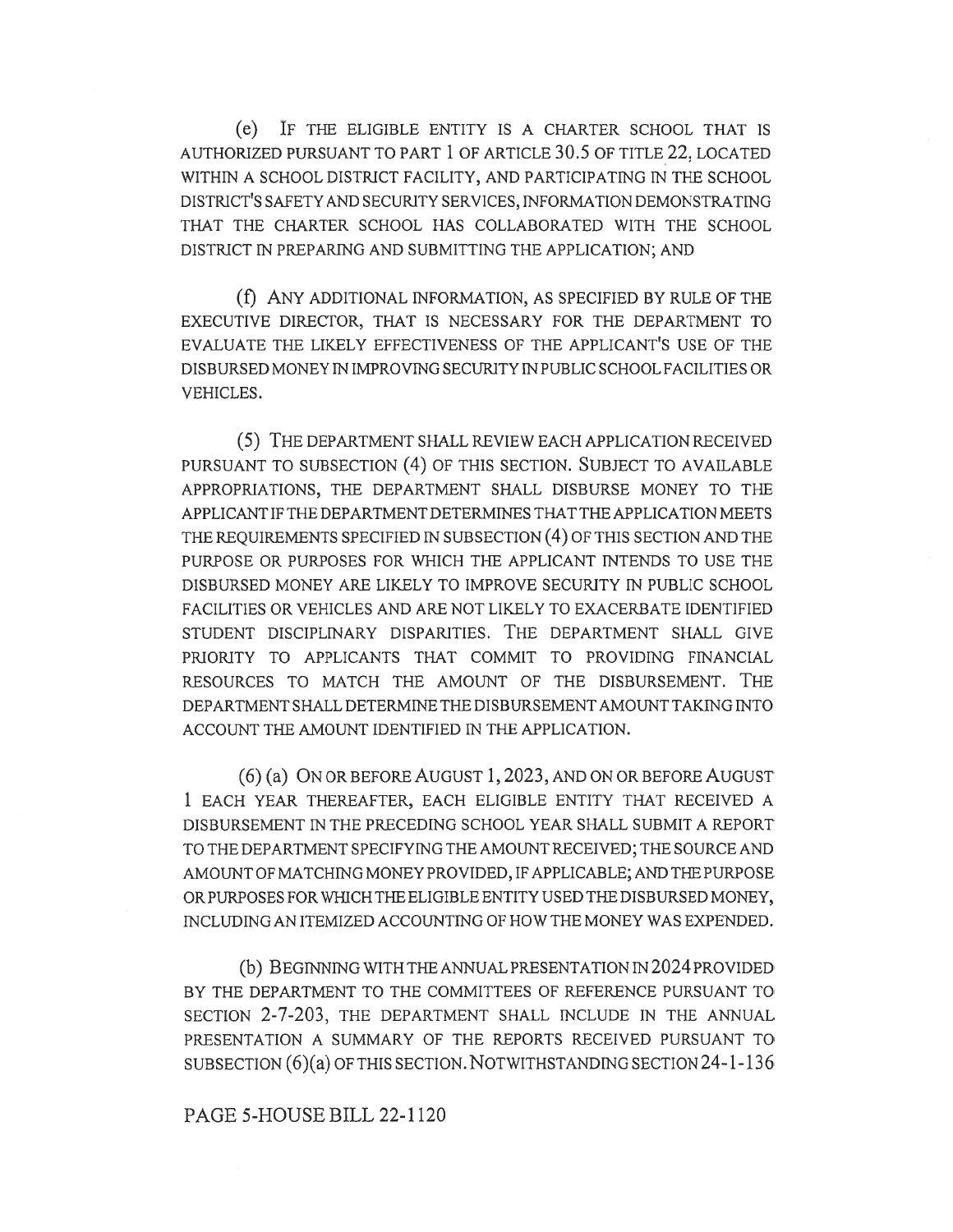(11)(a)(I), BEGINNING IN JANUARY 2024, AND EVERY JANUARY THEREAFTER, THE DEPARTMENT SHALL SUBMIT A SUMMARY OF THE REPORTS RECEIVED PURSUANT TO SUBSECTION  $(6)(a)$  OF THIS SECTION TO THE EDUCATION COMMITTEES OF THE SENATE AND THE HOUSE OF REPRESENTATIVES, OR ANY SUCCESSOR COMMITTEES.

(7) THE EXECUTIVE DIRECTOR SHALL PROMULGATE RULES PURSUANT TO THE "STATE ADMINISTRATIVE PROCEDURE ACT", ARTICLE 4 OF THIS TITLE 24, TO ESTABLISH THE TIME FRAMES FOR SUBMITTING DISBURSEMENT APPLICATIONS AND AWARDING DISBURSEMENTS AND TO SPECIFY ANY ADDITIONAL INFORMATION THAT MUST BE INCLUDED IN DISBURSEMENT APPLICATIONS AS DESCRIBED IN SUBSECTION (4)(f) OF THIS SECTION.

(8) THIS SECTION IS REPEALED, EFFECTIVE JULY 1, 2032.

SECTION 2. Effective date. This act takes effect upon passage; except that section 24-33.5-1810 (2)(b), Colorado Revised Statutes, as enacted in section 1 of this act, takes effect only if House Bill 22-1243 becomes law and takes effect on the effective date of this act or House Bill 22-1243, whichever is later.

SECTION 3. Safety clause. The general assembly hereby finds,